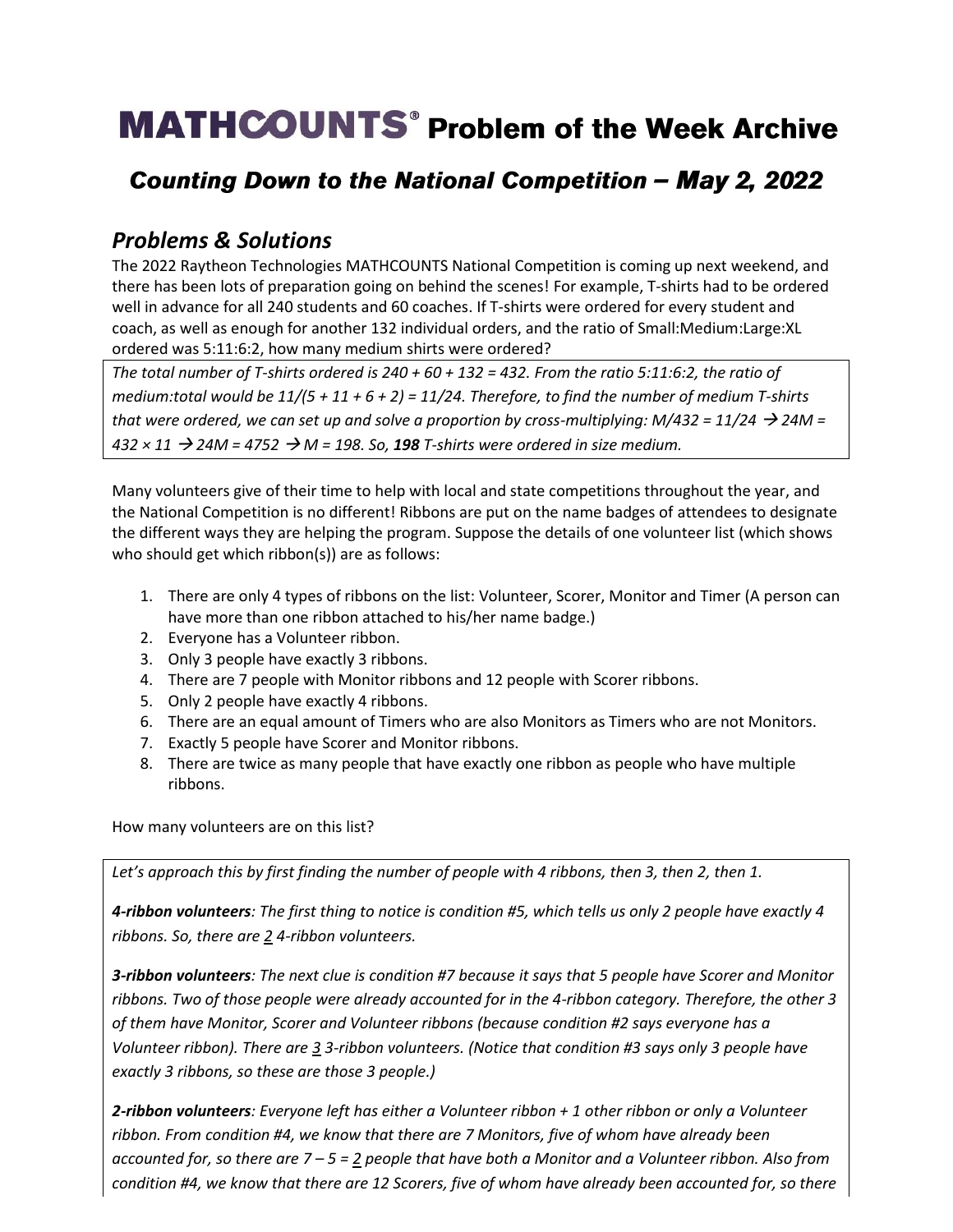*are 12 – 5 = 7 people that have both a Scorer and a Volunteer ribbon. Finally, working with condition #6, there were only 2 Timers that were also Monitors (in the 4-ribbon category), so there must be 2 that have both a Timer and a Volunteer ribbon. Therefore, there are 2 + 7 + 2 = 11 volunteers with 2 ribbons.* 

*1-ribbon volunteers: We have found a total of 2 + 3 + 11 = 16 volunteers with more than one ribbon. From condition #8, there are twice as many people that have exactly one ribbon as people who have multiple ribbons. Therefore, there are 16 × 2 = 32 1-ribbon volunteers.*

*Thus, there are a total of 16 + 32 = 48 volunteers on the list.* 

Let's say that in the final round of the Countdown Round, the winner is the first competitor to get three questions correct. Assume no more than 5 questions are used and every question asked is answered correctly by one of the competitors. How many different ways can the final round play out such that Competitor A wins the round? (Example I: Competitor A could get the first 3 questions correct (AAA), Example II: Competitor B could get only the second question correct (ABAA).)

*If only 3 questions are asked, then there is only 1 way the round can play out (AAA). If only 4 questions are asked, then there are 3 possibilities: BAAA, ABAA or AABA. If 5 questions are asked, we know that competitor A must have gotten the last question correct, so the possibilities will all be in the form \_ \_ \_ \_ A. We can calculate 4C<sup>2</sup> to determine how many ways there are to place 2 Bs in 4 spots: 4!/(2!2!) = 6 ways (BBAAA, BABAA, BAABA, ABBAA, ABABA and AABBA). Therefore, there are 1 + 3 + 6 = 10 ways the final round can play out under the guidelines provided.*